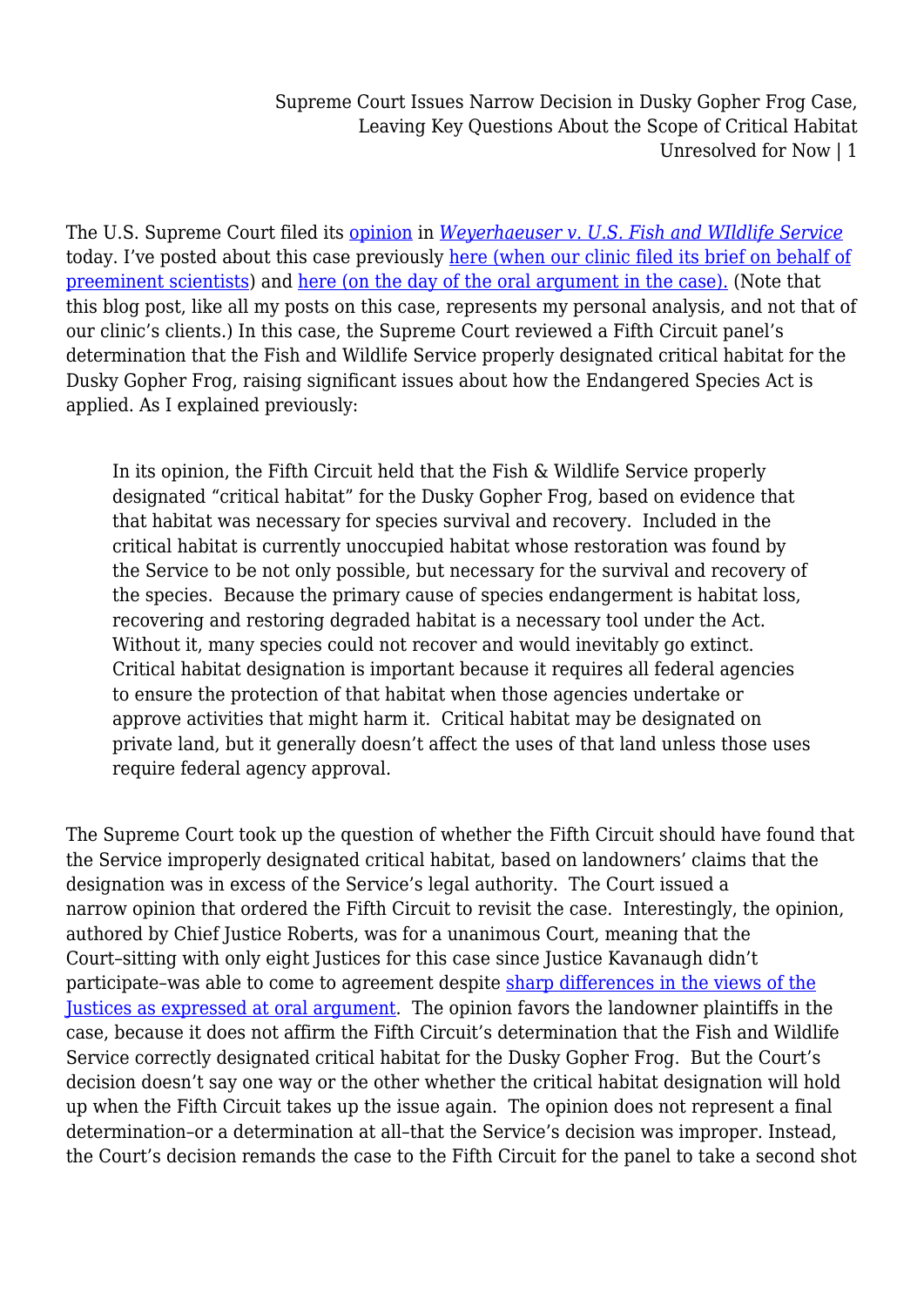at analyzing some of the important legal questions presented in the case, and keeps the critical habitat designation in place in the meantime.

The Court's opinion has two holdings.

First, the Court held that "critical habitat" must be determined to be "habitat," and its decision requires the Fifth Circuit to re-analyze the critical habitat determination in light of that holding. This holding is not as obvious as it sounds. In fact, the petitioners in this case didn't even squarely raise this argument before petitioning to the Supreme Court. In the trial court and the Fifth Circuit, they framed their arguments in terms of requiring that any area designated as critical habitat be "habitable." In the Supreme Court, the petitioners raised for the first time the argument that Congress intended the designation of "critical habitat" to require a determination that the area is "habitat." The Center for Biological Diversity argued to the contrary: that because the term "critical habitat" is specifically defined in the Endangered Species Act, the Fish and Wildlife Service and courts must interpret the term according to its statutory definition, and need not make an independent determination that the area is "habitat."

Here's the statutory definition:

The term "critical habitat" for a threatened or endangered species means—(i)the specific areas within the geographical area occupied by the species, at the time it is listed in accordance with the provisions of section 1533 of this title, on which are found those physical or biological features (I) essential to the conservation of the species and (II) which may require special management considerations or protection; and

(ii)specific areas outside the geographical area occupied by the species at the time it is listed in accordance with the provisions of section 1533 of this title, upon a determination by the Secretary that such areas are essential for the conservation of the species.

## [16 U.S.C. § 1532\(5\)\(A\).](https://www.law.cornell.edu/uscode/text/16/1532)

By contrast, Congress did not define the term "habitat" in the Act, and notably did not use the word habitat in its definition of "critical habitat." The Center for Biological Diversity, a party in this case, argued that there is no requirement that "critical habitat" be "habitat," but rather the statutory definition of "critical habitat" should define the use of the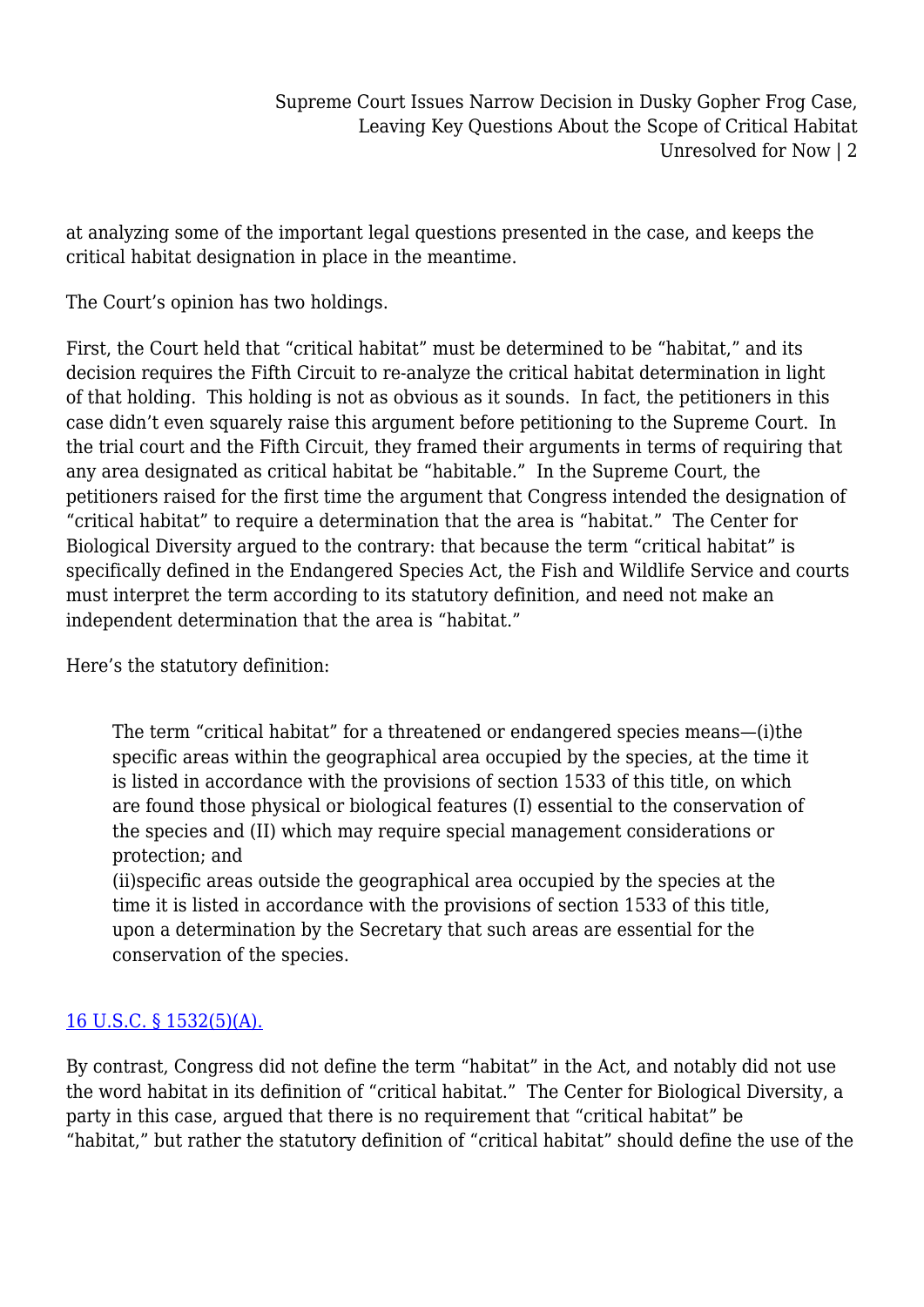term.

The 5th circuit applied the statutory definition of critical habitat to the facts of the case, and found the designation to be proper. As noted above, the panel did not even consider the idea that "habitat" would have to be separately defined, but instead considered the argument, proposed by petitioners, that critical habitat must currently be "habitable."

The Supreme Court, responding to the petitioners' new argument in the Supreme Court, found that the Fifth Circuit panel should have considered whether the designated area was habitat at all, as part of its analysis. The Court reasoned:

Our analysis starts with the phrase "critical habitat." According to the ordinary understanding of how adjectives work, "critical habitat" must also be "habitat." Adjectives modify nouns—they pick out a subset of a category that possesses a certain quality. It follows that "critical habitat" is the subset of "habitat" that is "critical" to the conservation of an endangered species.

The Court noted that "[t]he Court of Appeals concluded that 'critical habitat' designations under the statute were not limited to areas that qualified as habitat," and went on to conclude:

The court therefore had no occasion to interpret the term "habitat" in Section 4(a)(3)(A)(i) or to assess the Service's administrative findings regarding Unit 1. Accordingly, we vacate the judgment below and remand to the Court of Appeals to consider these questions in the first instance.5th Circuit must now define "habitat" and apply that definition to its determination of whether Unit 1 in this case was properly designated as "critical habitat."

The Court did not define what "habitat" is, or whether the area at issue in this case is or isn't habitat, but instead directed the Fifth Circuit to consider that question (again, a question the Fifth Circuit panel didn't consider, because the parties didn't brief the issue). The Court, in short, left these questions to the Fifth Circuit to decide, noting that the United States's argument in the Supreme Court was that "habitat includes areas that, like Unit 1, would require some degree of modification to support a sustainable population of a given species," while the petitioners argued for a much narrower definition of the term.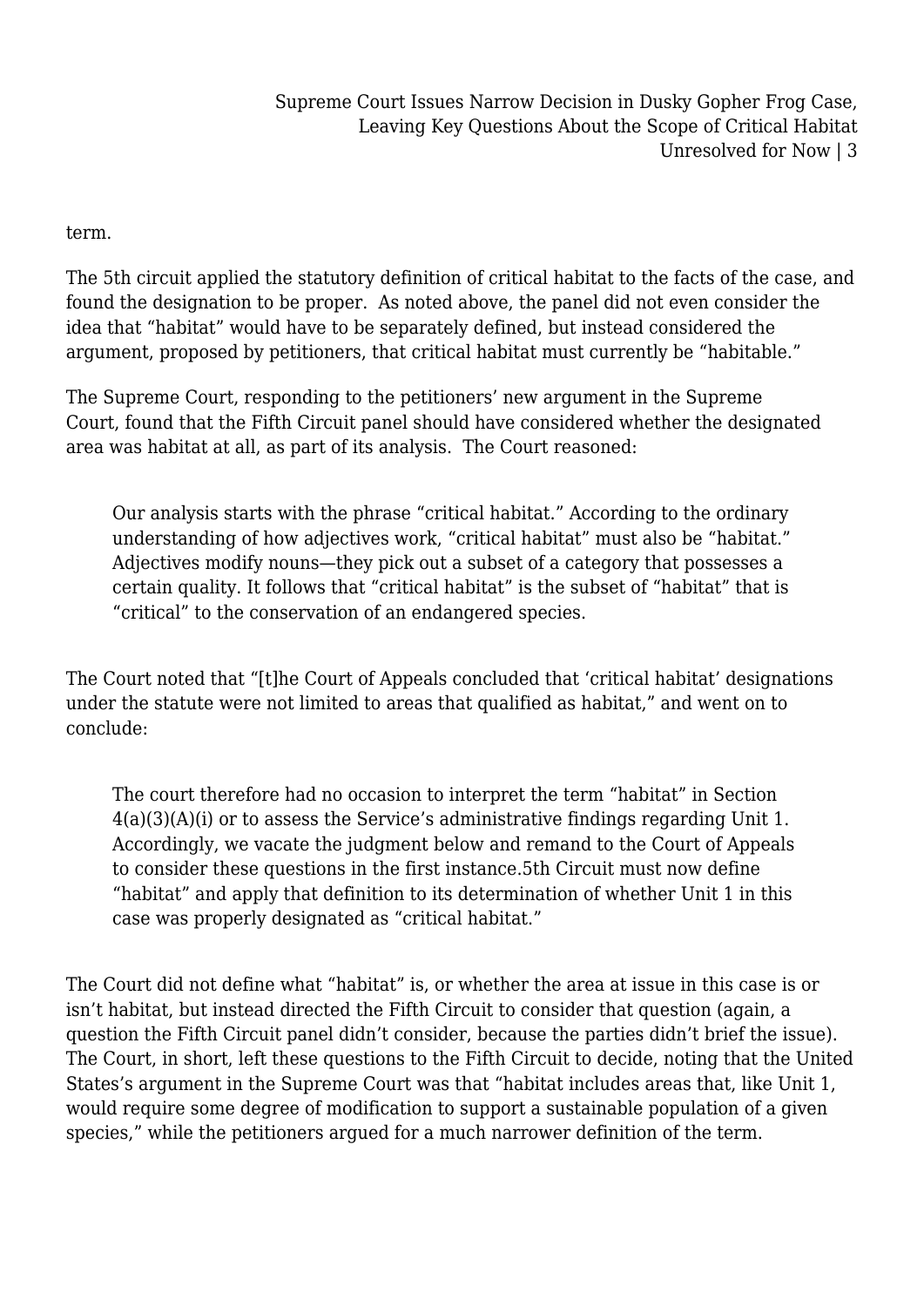"Habitat" certainly includes unoccupied areas, as the Court's opinion acknowledges (see the statutory definition of "critical habitat" above). At the same time, the petitioners in this case will argue for a very narrow definition of habitat, limited to areas that currently can support the species, as they argued in the Supreme Court. But the scientists most engaged in researching endangered species disagree sharply with the idea that habitat can possibly be defined that narrowly. In fact, [the brief our clinic filed](https://www.supremecourt.gov/DocketPDF/17/17-71/52317/20180705134216763_17-71%20bsac%20Scientists.pdf) in the Supreme Court, on behalf of the most expert scientists in the world on what "habitat" means, addresses this issue squarely. Here's what we said:

*Courts and federal agencies should employ a scientific understanding of habitat, not a dictionary definition, to conserve endangered species and fulfill Congress's mandates under the Endangered Species Act. … Habitat loss and degradation are the leading causes of species endangerment in North America. Congress commanded that the Fish and Wildlife Service use the "best scientific data available" in designating critical habitat to address species endangerment. To implement Congress's mandate, the Service must interpret the concept of habitat broadly, applying two core principles when it evaluates what habitat is necessary for species conservation. First, habitat is both spatially variable and temporally dynamic. Second, habitat must be understood broadly to evaluate effectively and accurately species' needs. As corollaries to these principles, several concepts are key: a proper understanding of habitat requires a landscape-scale view; habitats vary in quality, suitability, and location; an area need not be currently occupied or suitable to be essential for the long-term survival of a species; and habitat areas are capable of being restored to more suitable conditions. A definition of habitat that is limited to areas that are currently ideal for a species fails to account for the fact that habitat may vary in quality over space and time. Planning must account for this principle to ensure an endangered species has room not only to survive, but also to recover.*

*In light of these principles and the important role critical habitat plays in species recovery, the Act requires that the Service include areas essential to species conservation, even where those areas are unoccupied or need restoration. Without landscape scale planning and the ability to designate of a broad range of habitat, including restorable habitat, as critical habitat, the Service cannot fulfill Congress's mandates under the Act. For these reasons, we conclude unequivocally that the Act requires an inclusive understanding of habitat. Petitioner's narrow unscientific interpretation would fail to provide for the survival and recovery of endangered species, ignoring Congress's plain mandate.*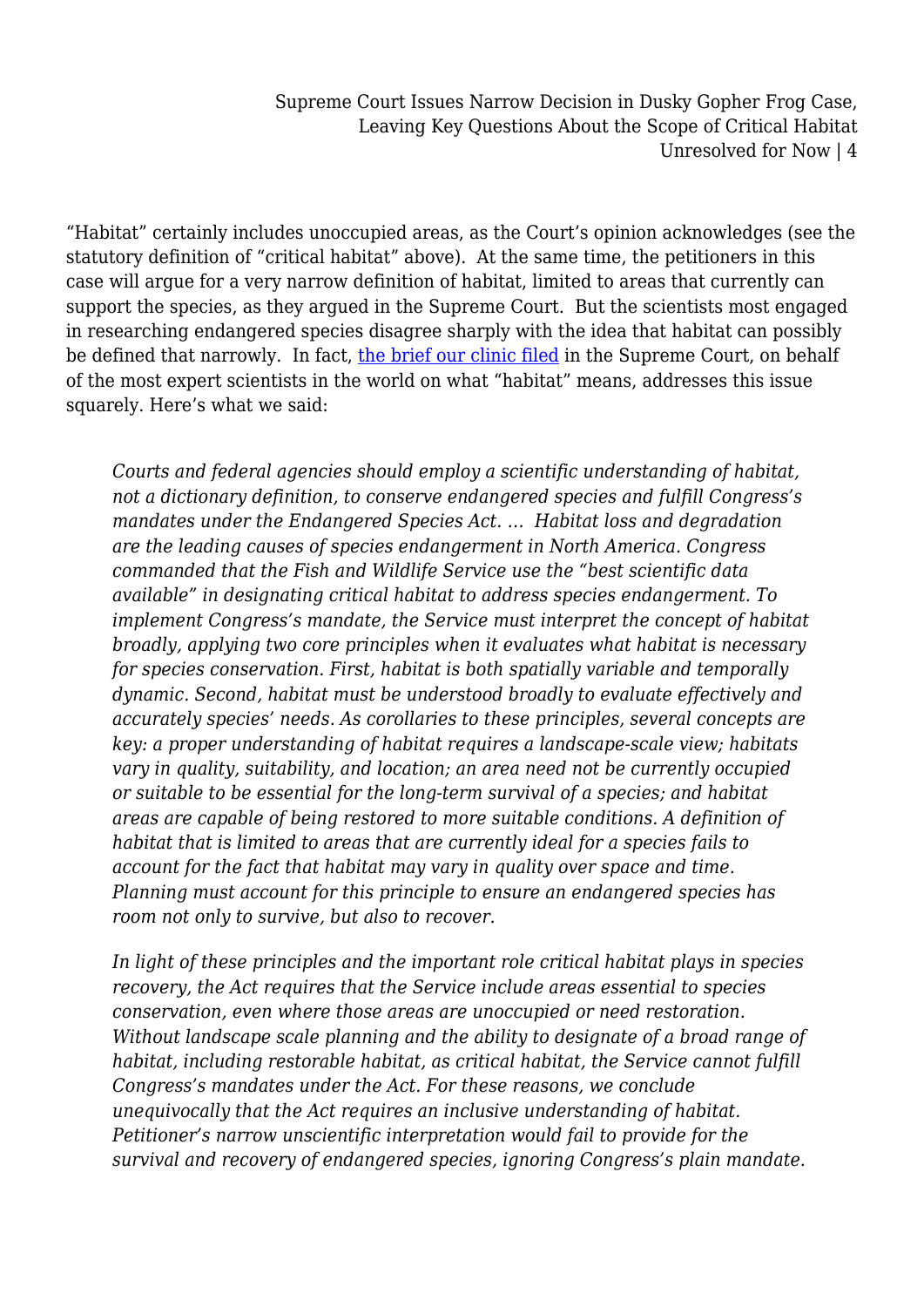*To "provide a means whereby the ecosystems upon which endangered species and threatened species depend may be conserved," 16 U.S.C. § 1531(b), using the "best scientific data available," courts and agencies must understand critical habitat to encompass all areas essential to that species' recovery.*

These scientists make the case for a capacious definition of "habitat" that would surely encompass the Service's decision to designate the habitat at issue here for the Dusky Gopher Frog, as well as to support appropriate designations of critical habitat for other species unlikely to survive without restoration of habitat that might not currently be hospitable to the species. And this flexible interpretation of habitat is also consistent with many prior determinations by the Service that have been essential to species conservation. In the end, the Court provides no analysis that would constrain the Court's determination of what "habitat" means. The Fifth Circuit's task on remand will be to make a determination, once again, whether the land in question is critical habitat—based in part on a determination of whether it is habitat at all.

Here's an interesting implication of this decision: I'm not aware of other cases where a court has required an agency to develop and apply a definition of individual undefined words within a phrase Congress defined, as the court did here, by requiring the Fifth Circuit to interpret the word "habitat" within the defined phrase "critical habitat." Observers, for the most part, have always assumed that when Congress defines a phrase, that phrase just means what Congress says it means and that agencies should simply interpret Congress's definition. The decision may thus have implications in other statutory/regulatory contexts. Here, in the absence of a definition by the agency below, the Court must presumably now both define "habitat" and then apply that definition to determine the scope of the phrase "critical habitat" in this context– and its definition of "habitat" will serve to define a term never defined by Congress. And it bears noting, that in other cases, where an administrative agency rather than a court offers such a definition in the first instance, that determination will itself be subject to review under the *[Chevron v. NRDC](http://legal-planet.org/2017/10/23/everything-you-always-wanted-to-know-about-the-chevron-doctrine/)* [standard of](http://legal-planet.org/2017/10/23/everything-you-always-wanted-to-know-about-the-chevron-doctrine/) [deference](http://legal-planet.org/2017/10/23/everything-you-always-wanted-to-know-about-the-chevron-doctrine/).

The Court's opinion included a second holding. The Service determined that its designation of critical habitat did not impose a disproportionate burden on the landowners. The Service must "tak[e] into consideration the economic impact . . . of specifying any particular area as critical habitat," and the Secretary of Interior may "exclude any area from critical habitat if he determines that the benefits of such exclusion outweigh the benefits of specifying such area as part of the critical habitat." 16 U.S.C. § 1533(b)(2). In this case, the Service determined that the costs of the designation of this area as critical habitat did not outweigh